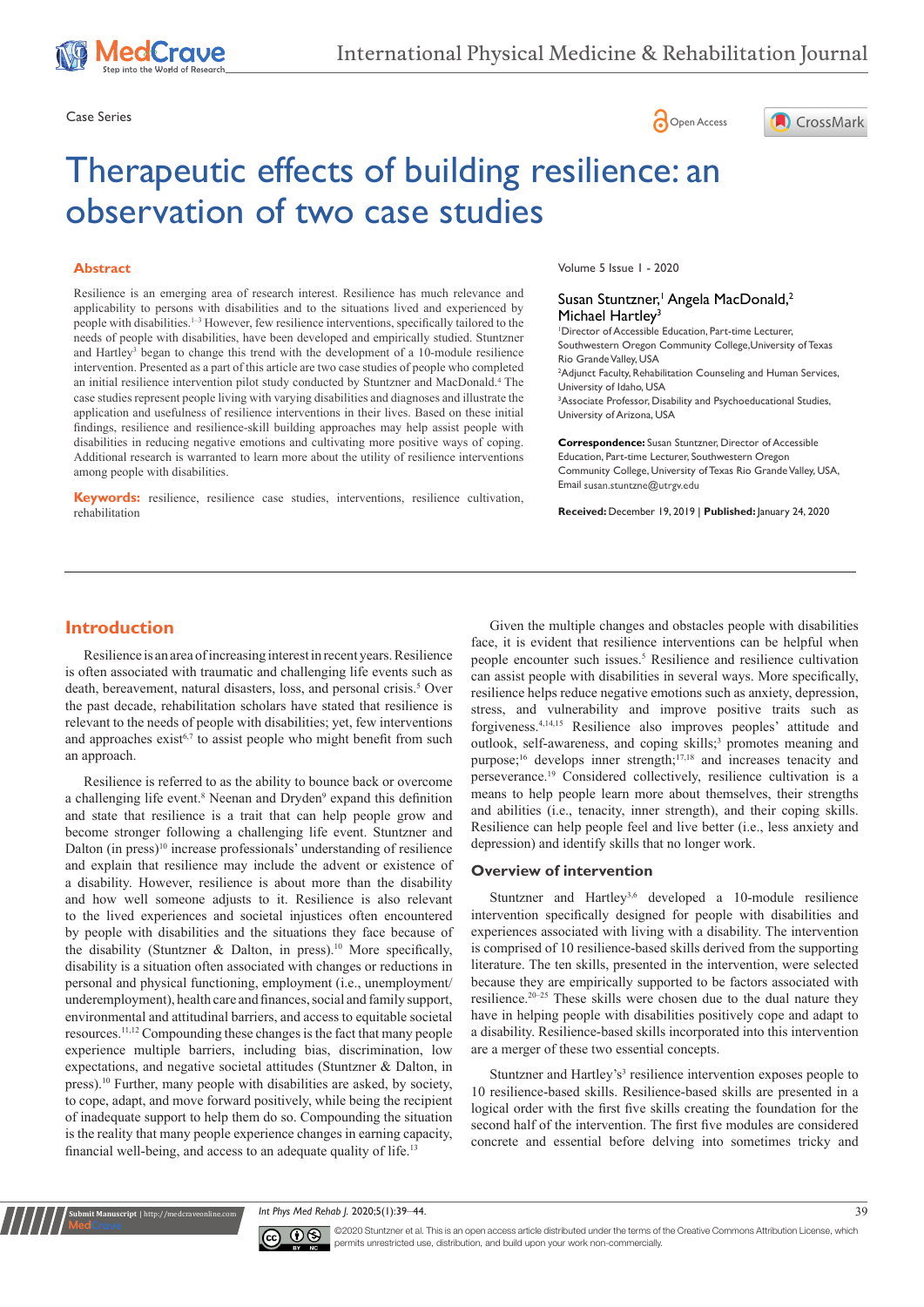challenging topics (i.e., forgiveness, self-compassion). Modules 1 through 5 teach people about resilience, attitude and outlook on life, locus of control, mental and emotional regulation, and coping/ problem-solving skills, especially as they relate to the experience of living with a disability. The next five modules are more abstract and build off of previous modules. Modules 6 through 10 help people learn about spirituality, forgiveness, self-compassion, compassion for others, growth and personal transcendence, and personal and family support. After the intervention, people have an opportunity to review what they learned and applied to their life; thus, the final module is about reviewing the skills learned and making decisions about ways to further integrate resilience-based skills throughout their lives.

Two case studies are presented to help illustrate the use of Stuntzner and Hartley's resilience intervention among people with disabilities. The case studies were derived from a pilot study conducted by Stuntzner and MacDonald.4 In Stuntzner and MacDonald's resilience intervention pilot study, participants were administered pretests to measure current levels of depression, anxiety, forgiveness, and resilience. Following the pretest, people went through the 10-week, 10 module resilience intervention where they learned and refined resilience-based skills, reflected on their current skills and functioning, applied resilience to specific parts of their lives, explored barriers to skill cultivation, and participated in exercises to promote skill application. When participants concluded the intervention, people were given post-test assessments to determine changes in anxiety, depression, forgiveness, and resilience.

The case studies, below, were chosen because they represent a range of conditions and disabilities (i.e., physical, psychological, and emotional). Having an intervention that can be used with various diagnoses and conditions is essential as people vary in their experience of living with a disability and associated experiences and in their ability to cope.<sup>26</sup>

# **Case Descriptions**

#### **Case description #1**

Jack is a 53-year old male. Jack reported having a history of various mental health diagnoses, some of which include Manic-Depression, Borderline Personality Disorder, Post-Traumatic Stress Disorder, and Anxiety. Further, Jack communicated that his disabilities impede his ability to be employed and negatively impact his relationships.

 Before the study began, Jack described himself as tenacious and determined to not be dominated by anyone or anything. However, he also shared that he is affected by emotions that lead to self-loathing and feeling like a failure. Jack stated that his "inner resilience" is often lacking and that most of the time, he is living in "survival mode" rather than living the life he wants to live. During this time, Jack was asked how he felt about himself and specific situations since he found out about his disability. Specifically, Jack recalled feeling angry, depressed, hopeless, anxious, and feeling as if nothing will make a difference. He said that he is challenged by disability-related life changes, being unable to forgive himself or others, changes in his quality of life, and has difficulty dealing with how others treat him because of the disability.

At the start of the intervention, Jack saw himself and his life as bleak. Preliminary assessment scores indicated he had severe depression, elevated anxiety, was not feeling very resilient (i.e., below the mean), and found it difficult to forgive. When asked to envision and describe a better life, Jack responded that such a thing is unattainable. He saw his life as one filled with few friends and often felt alone. Jack did not feel accepted by society and had several negative societal experiences of living with a disability and being on Social Security. Jack shared that he had difficulty trusting others and had much inner pain, felt hopeless, and viewed himself as a person who could not effect change or have the life he desired. Nevertheless, each week, Jack came back, learned about resilience-based skills, and diligently completed the intervention exercises and applied them to his daily life.

By the time Jack reached Module 3, Locus of Control, a change in personal insight was evident. It was at this time he shared how 'bleak' many of his thoughts were and that he was able to see how he gives much of his power to other people. In short, Jack reached a pivotal point in his thinking; Jack became more attuned to the reality that he had a choice in whether or not he cultivated an internal locus of control rather than give his power away to other people. Furthermore, Jack gained enormous insight when he realized that many of his selfperceptions and perceptions of others were formed by other people and that before now, he never really had a sense of who he was. From this point on, Jack often communicated that this module was potent in creating a shift in his thinking and how he approached life.

In the coming seven weeks, Jack continued to explore how he felt and thought and worked on the presented skills. He explored his coping skills and the function they served. He was honest about how he used them, and he perceived that they helped him. Some of the skills he identified included: meditation, mindfulness, finding a solution, journaling, exercising, spending time in nature, reframing problems, practicing self-care, using a calming self-talk voice, and acquiring information rather than give in to his fears. Also, Jack was exposed to content and activities that encouraged him to consider his spiritual conscious self, forgiveness, and self-compassion. Jack described his spiritual life as complicated but said that the proposed activities helped him examine his beliefs and practices in a way that he was able to work on integrating the information he learned into a new way of living. Further, Jack found a way to re-connect with God, which is something that he initially expressed was hard for him to do.

Following this initial spiritual/forgiveness work, Jack learned about self-compassion. Jack reported that this module had a vast and profound effect on him. As he worked on himself, Jack found that he was able to be more compassionate toward others and kinder to himself – neither of which Jack reported being able to do previously. Near the end of the study, Jack articulated some goals and changes he was willing to make. Having these goals and an intent to help himself create change was a significant shift from the start of the study. By the end of the 10-module intervention, Jack's attitude had improved, He appeared more hopeful and willing to try new things to help himself have a better life; something he thought was not possible at the start.

Concluding the intervention, Jack rated the resilience-based skills he was exposed to in order of usefulness. Jack stated that learning about locus of control and thought regulation was the most helpful, followed by resilience, outlook on life, emotional regulation, coping skills, and self-compassion. Jack further expanded the authors' understanding of how these skills helped him by stating, "these skills were useful in regaining control of his life, finding refuge in himself, and helping him put things into perspective." He also stated that "he feels more stable, and has an increased clarity of mind and decisionmaking skills".4

Jack also shared which parts of the intervention he found most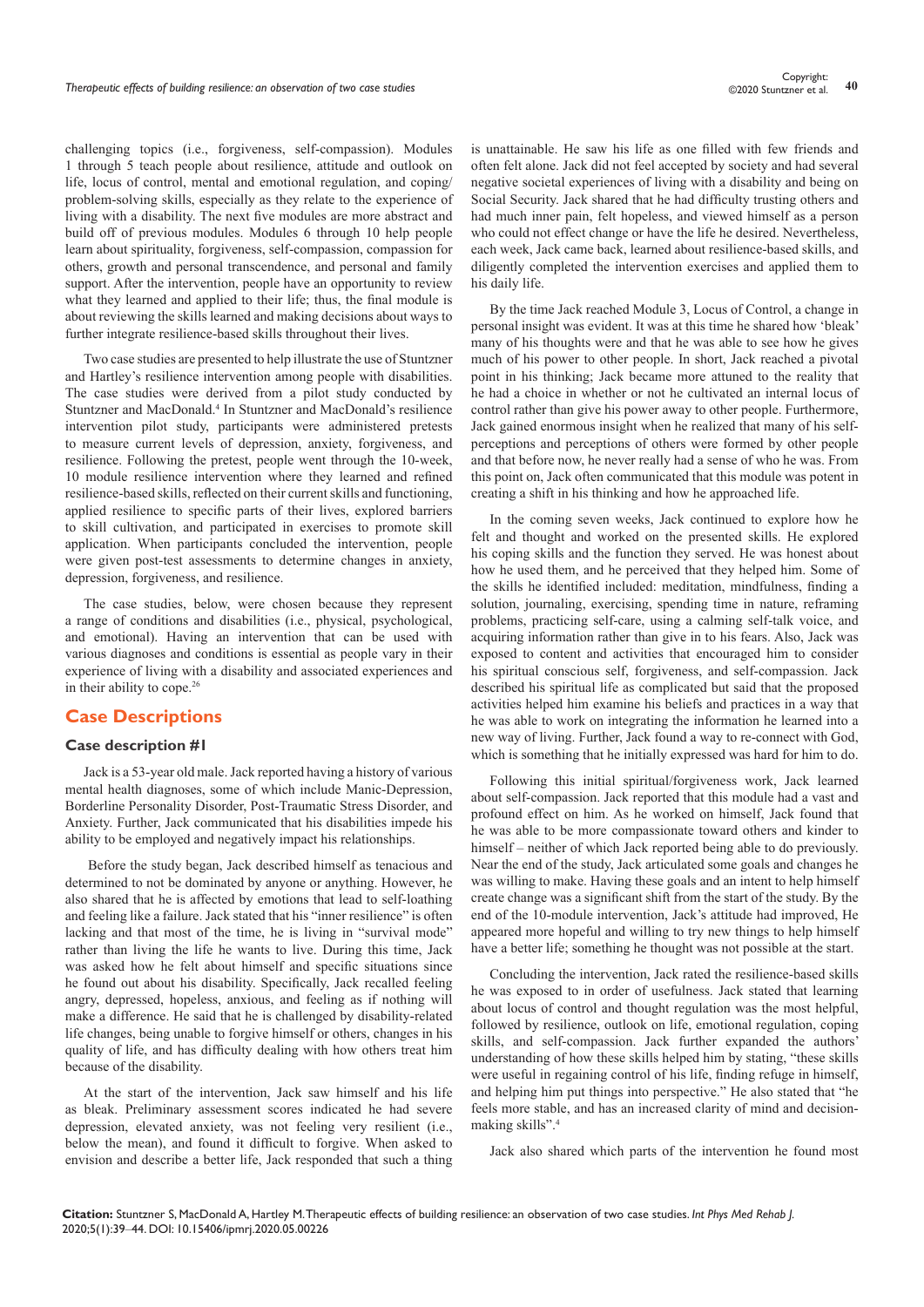helpful in building resilience. When queried about this part of his experience, he stated the most valuable was exposure to the selfassessment exercises as a means to build personal awareness. Also, Jack reported that having the opportunity to brainstorm strategies to build resilience skills was of value along with the proposed application exercises (i.e., visualizations, forgiveness activities). Further, Jack stated that he had "a profound inner release with his practice of forgiveness and that he felt much more resilient, trusting of himself, God, and his ability to accept whatever comes his way with calmness and grace".4

Strengthening the changes observed and reported by Jack were the improvements made in his overall functioning. Throughout this study, Jack reported less depression (i.e., 14 point decrease, moderate level), improved resilience (i.e., 15 point increase, within range of the mean), and a higher level of forgiveness (i.e., 35 point increase). He continued to live with anxiety, but he experienced reduced state anxiety by the end of the 10-week intervention.

#### **Case description #2**

Sonya is a 57-year old female. Sonya shared that she lives with fibromyalgia. At the start of the study, Sonya expressed several concerns about the ways the disability affects her daily life. More specifically, Sonya said that she often feels anxious and depressed, gets angry about her physical limitations, and is challenged, emotionally, when it comes to her self-esteem. Sonya also reported some physical concerns such as insomnia, muscle aches, and fatigue. Some of her self-reported strengths included being tough, forgiving, kind, helpful, and insightful. She also stated that she feels she recovers from anger reasonably quickly.

Before the start of the study, Sonya was asked to identify how she feels since she found out about the disability. She stated that she sometimes feels angry, frustrated, depressed, hopeless, and anxious. Sonya also reported that she lives with several disability-related changes, including unemployment, alterations in social support, and adverse treatment from others. Sonya also shared that it is hard to forgive herself and sees herself differently following the disability.

Preliminary assessment scores showed Sonya had moderate depression, severe anxiety, and had room to improve her resilience and forgiveness toward an identified person. At the start of Module 1, Sonya identified goals that shaped much of what she worked on in the coming weeks. The three goals she said were important included learning (1) not to be embarrassed or ashamed by her disability, (2) what is appropriate and acceptable to discuss about her disability with others, and (3) accept her disability and the way her body functions without berating herself. When asked how Sonya knew her goals were achieved, Sonya stated that she would "accept her condition, not be embarrassed by it, be able to communicate with others about the disability and its associated situations, and not feel less than, anxious, depressed, afraid, or talk to herself in negative ways".4 Furthermore, Sonya identified four life domains she found difficult; these life domains included family relationships, advocating for herself, personal life, and adjustment to disability. When asked what "better" looks like, she said that she would feel good about herself, not be anxious, be able to accept her condition, and have a better idea of her strengths.4

As Sonya proceeded through Modules 2 through 4 (i.e., Attitude and Outlook, Perspectives

On Locus of Control and Mental and Emotional Regulation), themes consistent with the areas mentioned above surfaced. Some of the topics of concern include:

- (a) what other people thought of her especially since she is not working and in social situations where she has to turn people down due to the disability;
- (b) self-acceptance of the disability and her abilities;
- (c) feeling its permissible to have a disability;
- (d) being in an uncomfortable or unmanageable situation as it relates to her physical concerns;
- (e) her ability to solve challenging situations that arise; and
- (f) being able to express her needs with others (i.e., friends, family, acquaintances, medical providers) as it relates to the disability.

Throughout, Sonya worked on her anxiety about what others think and learned to validate herself and to separate that from what others might think. Skills she wanted to implement, include being direct, identify negative self-talk and learn not to take other people's comments personally, and develop a script she could say when in awkward social situations.<sup>4</sup> Additionally, Sonya stated she wanted to work on forgiveness, self-acceptance, building confidence, not listening to others' negativity, identifying the positives in situations, becoming stronger, trusting that her symptoms are real, and becoming more informed about fibromyalgia. By Module 4, Sonya shared that she is feeling "more settled, less angry, and more forgiving of herself." She also reported that she is seeing and experiencing more positive things in her life than she previously felt. Sonya began to talk about hope.5

The personal work Sonya was doing became evident in the latter part of the intervention. Module 5 was on coping skills and identifying those people use and find helpful. At the end of the module, Sonya's plan to work on coping skills focused less on the emotional and mental hurt, and more on strategies and approaches she would do to help take care of herself and improve her coping (i.e., look for the brighter side, practice self-kindness, meditate, journal, remember and implement coping strategies she has used in the past).

Next, Sonya worked on Module 6, Spiritual Beliefs and Practices. In this module, she admitted to being angry and needing to forgive; however, she also stated that it never occurred to her that she needed to forgive. As she worked through this module, Sonya stated that she needed to forgive a reoccurring situation surrounding her disability rather than a person. The reoccurring situation was the fact that she had repeated negative encounters with people and medical professionals when she tells them about the fibromyalgia, depression, and anxiety and how these impact her. Because of these experiences, she withdraws, feels self-doubt and embarrassment, and has become reluctant to share her situation with others, including healthcare providers. Sonya also realized that these prior experiences negatively impacted the way she felt about compassion and understanding of herself.

 Further exploration of forgiveness helped Sonya recognize that some forgiveness work could help her forgive and experience compassion and tenderness toward herself. Sonya learned that as she let go of anger and resentment, she had more space to be creative, be there for others, and experience more compassion and understanding. By the end of Module 6, Sonya was able to identify spiritual practices she was going to work on and incorporate (i.e., meditation, visualization exercises, count her blessings). Additionally, Sonya disclosed that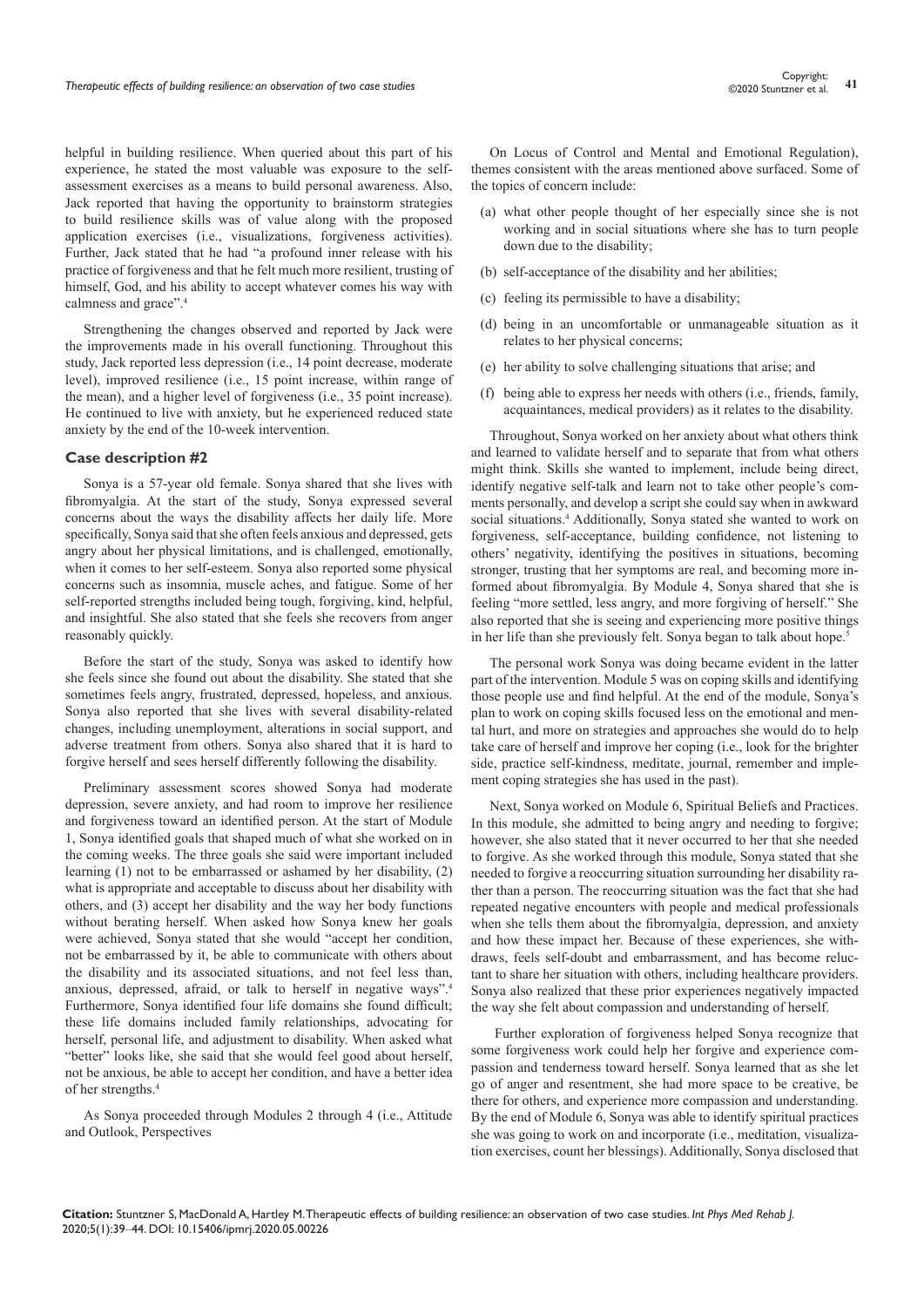she enjoyed this module's visualization activity (i.e., Forgiveness as a Means for Growth and Healing) and wanted to learn how to do more of these kinds of practices.

Module 7 focused on compassion and self-compassion. Sonya learned about self-compassion; she explored the practice of compassion and self-compassion within her own life and as they relate to living with a disability. Sonya disclosed that self-compassion is hard when she perceives she has not met her expectations or is judgmental towards herself. However, Sonya also realized that she has options and self-compassion tools (i.e., pray, meditate, practice guided visualizations, spend time in nature, journal, and listen to soothing music) she could access when things are not going well. Sonya discovered she could give her body and mind self-compassion, as it relates to the disabilities rather than judging herself and the situation. An example of this revelation is her statement, "I can listen to what my body and mind are trying to tell me and are giving me permission not to do".4

Module 8 was about growth and transcendence following a disability. Sonya was encouraged to consider positive changes within herself and her life that have occurred because of the disability. Sonya stated that she is "more compassionate, caring, forgiving, flexible, patient, open-minded, and has a better attitude." She also shared that her life is going in the right direction. Such self-descriptions were not used as much at the start of the study. Sonya went onto say that "her situation has provided her with many learning opportunities and has made her life more fulfilling than it might have been." It was at this point, in the study, that Sonya communicated with us that "her participation in this study, just might be the experience that helps her *turn the corner* and the tools provided to her in this study, can be used to help someone experiencing something similar".4 These statements suggest that Sonya has more hope and belief in herself and her ability to implement new skills as well as be able to see that she can use her experiences to help others. In sum, she started to see that there is a positive side to living with a disability.

By the end of the intervention, Sonya showed improvement in several areas. Posttest assessments revealed that her depression was minimal, and her anxiety was significantly less, 23 points, compared to the start of the study. Similarly, Sonya showed a positive change in forgiveness (i.e., 78 point increase) and resilience (i.e., 28 point increase, above the mean) since the start. Sonya's change in functioning is representative of the work she put into herself and of her willingness to explore difficult, personal questions and to identify changes she could make within herself.

# **Discussion**

The case studies presented, above, illustrate two individuals' participation in a 10-module resilience intervention specifically designed by Stuntzner and Hartley<sup>3</sup> for people with disabilities. As a part of the 10-module resilience intervention, Jack and Sonya learned about resilience and personal functioning, attitude and outlook on life, locus of control, emotional and mental regulation, coping skills, spirituality and forgiveness, compassion and self-compassion, growth and transcendence, social and family support. The intervention concluded with the opportunity to review the skills learned and applied, identify how resilience-based skills impacted their life, share their personal stories, and create a plan for continued practice.<sup>3</sup> Within each module, both individuals learned about the presented skill, completed and discussed module self-assessment exercises, and applied specific resilience-based skills to one life domain chosen

in Module 1. They also explored any personal barriers so resilience skill cultivation and were asked to address them. Furthermore, both participated in module exercises to promote skill application.

Jack's story, Case Description #1, is one of a person living with various mental health diagnoses. Jack's initial assessments are consistent with much of what he discussed and addressed throughout the study. At the start, Jack's assessments revealed he had severe levels of depression, elevated anxiety, and did not see himself as resilient or forgiving. Simultaneously, he shared that he often feels like a failure, is self-loathing, depressed, hopeless, and anxious. Jack also stated he was unable to forgive himself or others and that he lacked inner resilience. His initial comments and descriptions about himself were consistent with what the assessments indicated. Despite Jack's initial feelings and perspectives, he showed up every week and threw himself into the resilience intervention study.

Module 3, Perspectives on Locus of Control, was a pivotal juncture in Jack's self-insight and empowerment. It was during this module that Jack first realized, with a sense of clarity, how negative and selfdefeating many of his thoughts, feelings, and behaviors were. Jack had an enormous epiphany, which he shared with his peers about how he gives his power away to others. As the study continued, Jack often re-referenced how vital this skill was to him in changing the way he viewed himself, his life, and the choices he made.

Module 6, Spiritual Beliefs and Practices, and Module 7, Compassion for Self and Others, represented another pivotal point for Jack. Module 6 incorporated information and exercises about forgiveness and the process of forgiveness. As mentioned previously, Jack declared that forgiveness was hard for him, and indeed, this was an arduous and slow process. Our goal, though, was no to imply that Jack or anyone needed to achieve total forgiveness. Instead, we intended to help people consider forgiveness as a means of healing and to at least ask themselves if they are willing to work on it. As it turned out, Jack was willing to try, but he often let us know that forgiveness was hard and messy. He also shared that it would have been helpful to have more time to work on it. We, the researchers, agreed that forgiveness is hard when real injustice has occurred, and it is a process that occurs over time. Jack's work on forgiveness paved the way for self-compassion. Similar to forgiveness, self-compassion was a skill that Jack reported was immensely helpful and had a profound effect on him.

As the intervention conclusion approached, Jack shared that he would be interested in continuing these skills and in learning more. Jack also communicated that he has sought help in the past, but that he particularly liked the way this intervention was structured. More specifically, Jack found it helpful to work on his thoughts, feelings, and behaviors (i.e., Modules 1 -5) before being asked to work on more abstract topics (i.e., forgiveness, self-compassion) as well as some of the chosen activities.

Much of Jack's self-reported insight and change was captured in the post-test assessments. As previously stated, Jack's assessment scores reflect a reduction in depression and an increase in forgiveness and resilience. Although his anxiety scores did not show change, his behavior, and the way he talked about himself did. By the end of the intervention, Jack gained some self-insight and coping tools he identified as being helpful and would use going forward. Jack had a plan and acted empowered and hopeful; the person we observed Jack become was one who now felt and acted as if the choices he made would make a difference in his life. Many of the changes Jack was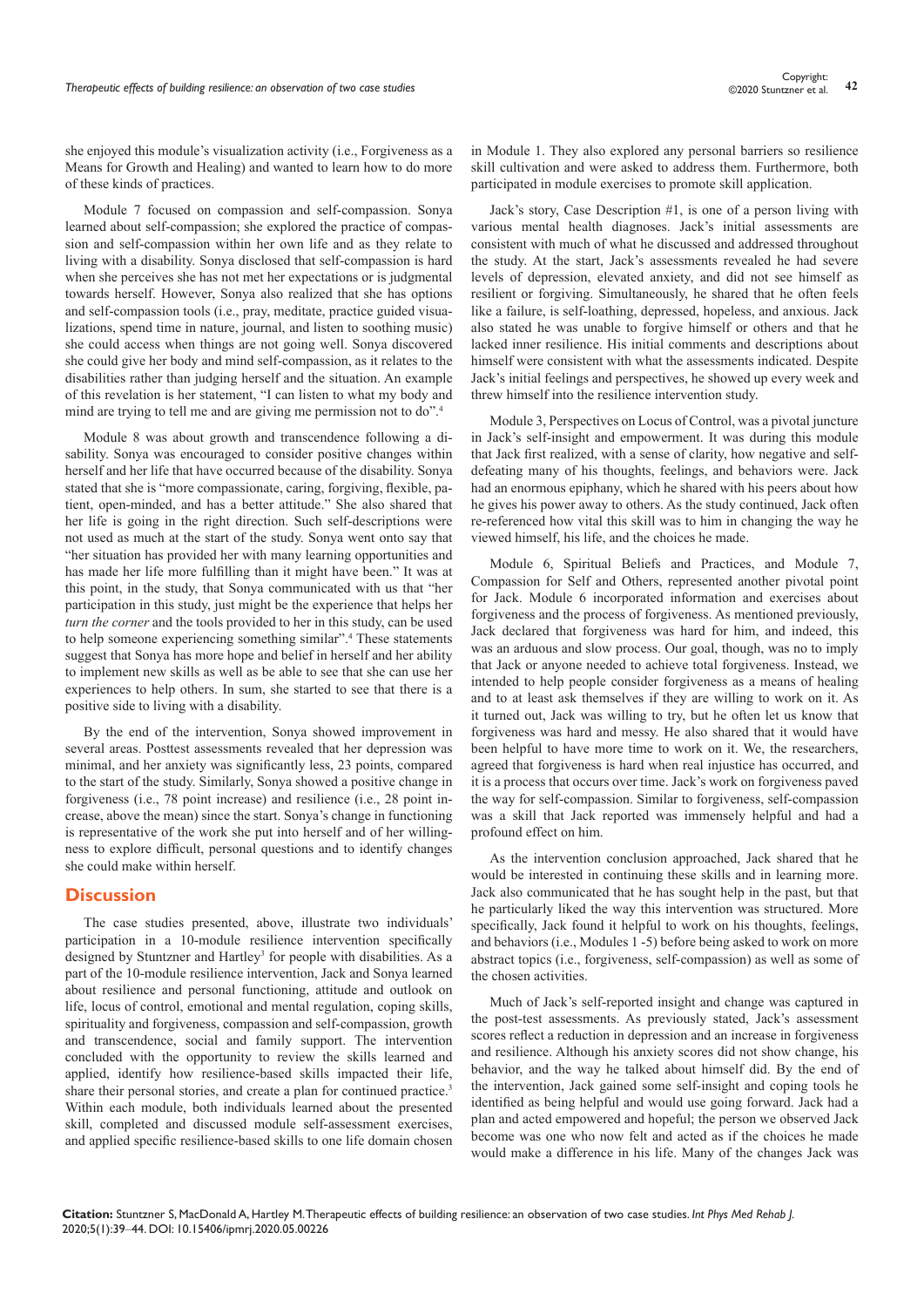making are captured in his statement about "having a profound inner release, learning to practice forgiveness, trusting himself and God, feeling more resilient, and believing he could accept situations that come his way".4

Sonya's story, Case Description #2, describes her struggle in accepting the changes brought about in her life because of fibromyalgia. Sonya talked about the physical concerns she had (i.e., muscle aches, fatigue), but she also discussed her challenges in living with fibromyalgia, depression, and anxiety. Some of Sonya's concerns were not being able to accept the disability-related changes in functioning, feeling embarrassed or ashamed about the disability (i.e., self-esteem, self-acceptance), and knowing how to navigate social and interpersonal situations related to her disability. These concerns can be captured under the life domain, adjustment to disability; however, within this life domain were additional topics (i.e., self-advocacy, family beliefs, and relationships surrounding the existence of a disability).

In the coming weeks, Sonya worked through the presented skills and applied them to her life and identified concerns (i.e., adjustment to disability, self-acceptance, self-advocacy). In the first few weeks, similar to Jack, Sonya examined her thoughts and feelings. Sonya worked on changing the way she interpreted others' comments about the disability and its associated limitations throughout her daily life. Similarly, she tried to identify ways to make herself more comfortable in awkward social situations.

During Module 3, Perspectives on Locus of Control, Sonya began to express some emotional relief and comfort. In this module, she worked on identifying specific, stressful life situations. Within each event, Sonya identified self-induced and other induced-barriers, ways these barriers affected her, and positive choices that could be made. Additionally, she worked on understanding her beliefs about herself, her abilities, and the world around her. Sonya was diligent in identifying and processing the ways her beliefs affect her and in examining outcomes when she practices internal locus of control versus external locus of control. After this module, similar to Jack, Sonya seemed to be starting to turn a corner. It was at this point in the intervention that Sonya expressed she felt "less angry, less guilty, more hopeful and forgiving of herself, and was appreciating some of the positive things in her life".4

The work Sonya completed in Module 3 was only the beginning. Over the next seven modules, Sonya continued to acquire insight, apply skills to her life, and grow. During this time, Sonya talked less about her emotional hurt and more about the strategies she could try and implement (i.e., look for the brighter side, practice selfkindness, meditate, journal, practice guided meditation, listen to soothing music). Hearing and observing this was positive as this a vital component of the intervention; we, the authors, tried to stress. The message we wanted participants to understand is that resilience is an individually-tailored approach; some skills will resonate while others may not. Furthermore, if one skill or coping strategy does not work, then try another, as a goal of the intervention is to help people sort out and identify skills that help versus those that do not (Stuntzner & MacDonald, 2014).

Similar to Jack's experience, Modules 6 and 7, seemed to help Sonya moved forward, perhaps in some unexpected ways. Module 6, Spiritual Beliefs and Practices, incorporated the concept and practice of forgiveness. Throughout, Sonya explored some of her barriers to forgiveness. She stated that she "shuts down" when she is angry and "has never considered the need for forgiveness." As Sonya explored

forgiveness, she expressed that she could trust herself and what she feels, and work on not blaming others for how she feels when social interactions go awry. Furthermore, Sonya talked about visualizing and practicing self-care and began to recognize some benefits of forgiveness (i.e., less angry, less concern over what others think, have more personal space for creative endeavors, enhance one's feeling on compassion).

The work completed in Module 6, similar to that reported by some of Sonya's peers,<sup>4</sup> assisted Sonya in exploring compassion and selfcompassion, which were addressed in Module 7. In this module, Sonya admitted that she has historically not been compassionate towards herself and that this was hard for her. Instead, she reported being stymied by embarrassment and feelings of uselessness and sometimes experiencing self-loathing.<sup>4</sup> Nevertheless, Sonya continued to explore the skill of self-compassion and was able to identify and implement several self-compassion tools. Of great interest was our observation of Sonya applying compassion and self-compassion to her body, mind, and physical functioning, an approach she reported as not previously doing.

Sonya's case is different from Jack's several ways, one of which is the fact that Sonya lives with a physical disability (i.e., fibromyalgia) in addition to anxiety and depression. While both individuals reported some mental health concerns and/or diagnoses, they differ. Nevertheless, Sonya is another individual who displayed improvement in her mental and emotional functioning throughout the intervention. By the end of the 10-module resilience intervention, Sonya's change scores indicated she had less depression (i.e., minimal) and anxiety (i.e., average) as well as positive change in forgiveness and resilience.

The two people described in these case descriptions are part of a more extensive study conducted by Stuntzner and MacDonald.4 Participants in these scholars' study included people living with several reported conditions (i.e., fibromyalgia, kidney failure, PTSD, arthritis, Gout, Borderline Personality Disorder, Manic Depression, anxiety, depression, chronic pain, Narcolepsy, Chron's Disease, Lupus). Preliminary group data, from Stuntzner and MacDonald's<sup>4</sup> study show that the 10-module resilience intervention helped people significantly reduce depression and anxiety and increase forgiveness and resilience. Similar to Jack and Sonya, participants completed pretests, the 10-module resilience intervention, and posttests. The two cases presented, in this article, illustrate individual experiences of people working through the intervention and describe their experiences and some of the changes they underwent.

Professionals who work with people with disabilities are encouraged to consider resilience and the integration of resilience approaches as a part of their work. An essential feature of the resilience study and cases is the idea that resilience is individually tailored to people's needs and that the skills people find meaningful and of value varies. As a part of Stuntzner and MacDonald's<sup>4</sup> work and with the presented case studies, people were encouraged to try out the resilience-based skills, apply them to their life, but also determine which skills work for them and those that do not. Furthermore, people were encouraged to reconnect with skills they used to practice but have since stopped and to explore new skills not presented.

Another strength of Sonya and Jack's experience is that people may have different disabilities and areas of their life they want to apply resilience too, but still report improvement. Jack worked on a lot of personal concerns, especially his thoughts and feelings towards himself and on his ability to help himself. Sonya addressed issues that can be captured under adjustment to disability and personal